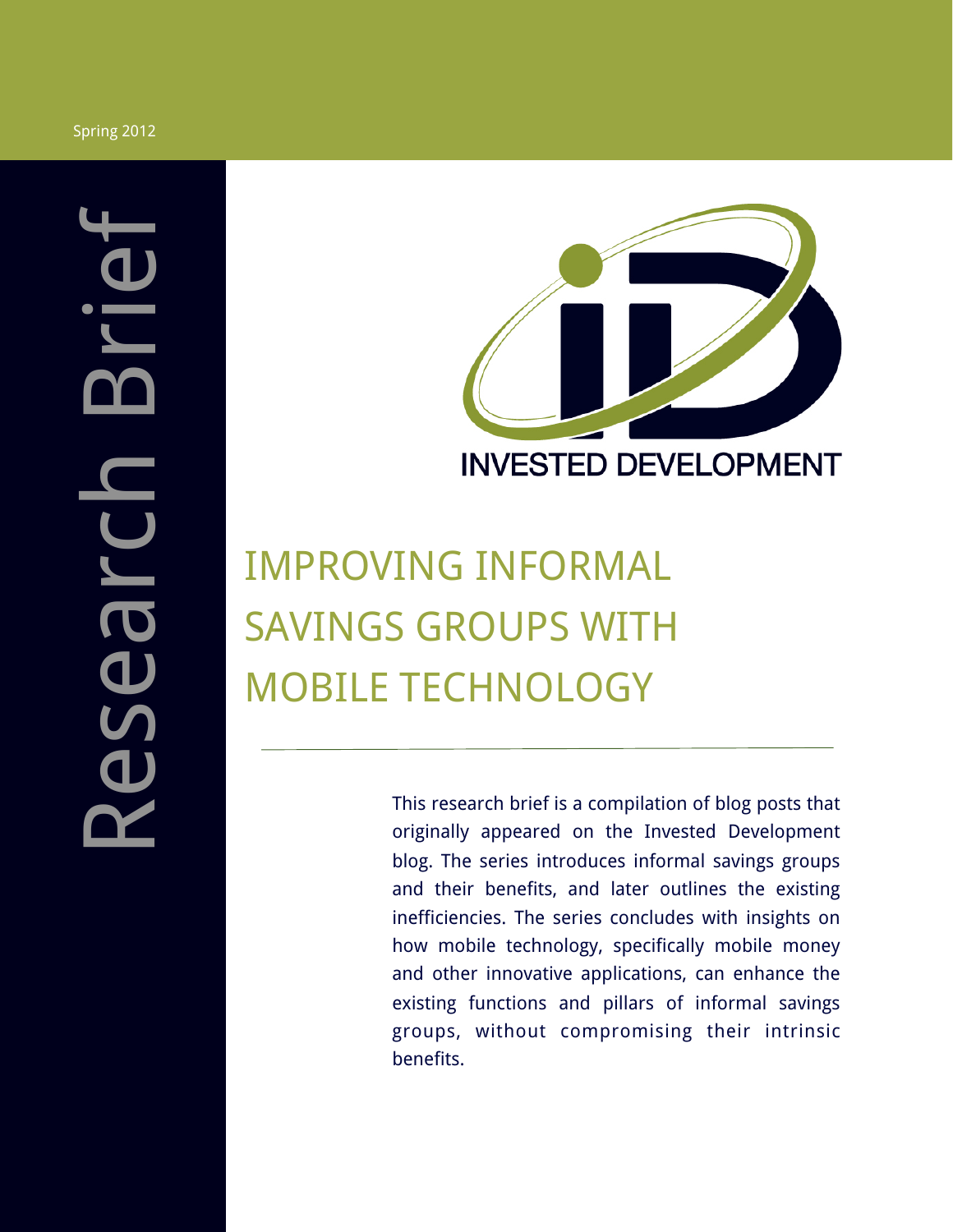Despite exclusion from what we consider formal banking, many of the "unbanked" have figured out their own ways to save money. Although over 70% of people in emerging markets do not have a formal bank account (Goss, Mas, Radcliffe, & Stark, 2011), an increasing number are participating in informal savings groups. The goal of this research is to explore the effectiveness of informal savings groups. First, we explain how they work and what the existing benefits are. We then explore their inefficiencies and ways the increasing availability of mobile services can provide the opportunity to make them more effective.

### What is an Informal Savings Group?

An informal savings group is a social organization formed to help community members save money for specific purposes (either at the individual or community level). The two most common examples are Rotating Savings and Credit Associations (ROSCAs) or Accumulated

Exhibit 1: How Informal Savings Groups Work

Savings and Credit Associations (ASCAs). ROSCAs function by taking monthly deposits from each member of a group and then giving the whole monthly sum to one member of the group. The recipient of the monthly sum is based on a predetermined rotation, ensuring each participant will eventually receive a large payout. ASCAs also require group members to make regular contributions. Instead of rotating payouts, the ASCA group fund is used to make loans that are paid back with interest. Loans are made either to group members or trusted third parties. After a certain period of time (often six months to a year) the group fund and its proceeds from interest are paid back to the original members.

Groups have different names and missions across countries. In South Africa, for example, you'll find makgotlas for funeral expenses or stokvels for group purchasing or community entertainment. In Kenya, you'll often find groups designed to save for a large investment that benefits the community, usually investing in a business or the Nairobi Stock Exchange.



**ASCA** 

**ROSCA**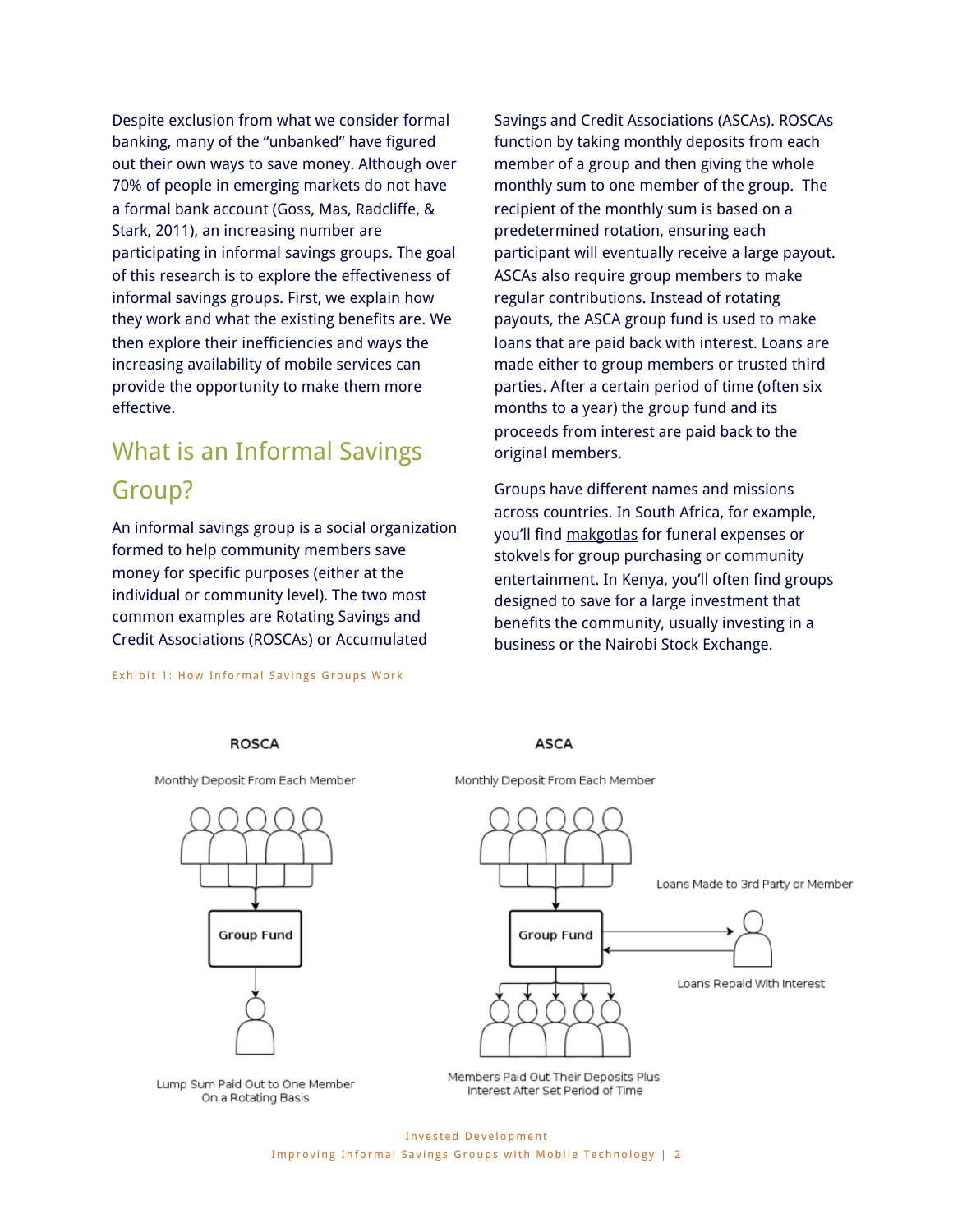Regardless of the name or purpose, most groups have a similar structure and protocol. Members are required to make a small monthly contribution to the community fund. Groups usually have 15-20 members and are governed by a strict set of rules, either written or unwritten, depending on the group's literacy. Breaking the rules is considered "taboo" and comes with social repercussions and possible financial penalties.

#### Exhibit 2: East African Reported as Members of Informal Savings Groups (FinScope data)

| <b>East Africa Total</b>              | 36,951,433                                          |
|---------------------------------------|-----------------------------------------------------|
| Kenya<br>Uganda<br>Tanzania<br>Rwanda | 11,183,469<br>10,403,243<br>12,208,503<br>3,156,218 |
|                                       |                                                     |

According to FinMark Trust's FinScope survey, there were roughly 37 million people participating in some kind of informal savings group in East Africa as of 2009. In West Africa, Nigeria alone had nearly 41 million people participating in such groups (Napier, 2009). The value these individuals gain from participation in a savings group includes both tangible economic benefits as well as intangible social benefits.

## The Benefits of Informal Savings Groups

### **Economic Benefits**

**Reducing Pressures on Free Cash.** In emerging markets, an individual's cash flows are highly uneven and cash on hand is subject to the pressures of family and friends. In particular, women experience limited control of their money, too often due to a frivolous or alcoholic husband. Additionally, when free cash is available and a friend or neighbor asks to borrow, it's impossible to refuse to lend. These

circumstances make it nearly impossible to save a sum of money large enough to invest in a piece of equipment that would improve a business, purchase materials for home improvement, or make any other large purchase to increase quality of life. Savings allows members to shed the pressure placed on their free cash by husbands, neighbors, and friends. Ultimately, this enables people to commit their surplus cash towards future purchases with the potential to improve their quality of life.

**Enabling Access to Funds for Unexpected Life** 

**Events.** Having access to a financial savings tool makes it possible to access to a pool of capital in case of emergencies. In case of unforeseen illness, members can rely on their group members and the resulting group fund to quickly take out a loan. Ultimately, group members have to repay the loans or end up contributing the same amount over twelve months as if they had saved the money themselves, but participating in a group creates additional flexibility and builds a social structure that creates discipline. Such discipline also enables members to save up for large purchases, since the cash is safely put away for extended periods.

### **Social Benefits**

Informal savings groups in South Africa provide fascinating insight on the importance of social capital to group members. South Africa has the most developed banking sector in sub-Saharan Africa, where 63% of the country has access to formal banking as of 2011 (Khumalo, 2011). Yet, surveys have shown that nearly 90% of members that save primarily through informal savings groups also have a formal savings account (Irving, 2005). These members choose to participate in an informal savings group because the social structure it provides creates benefits that cannot be realized by saving at a bank. There are three key benefits that the group's social structure creates: disciplined saving, strengthened social networks, and enjoyment.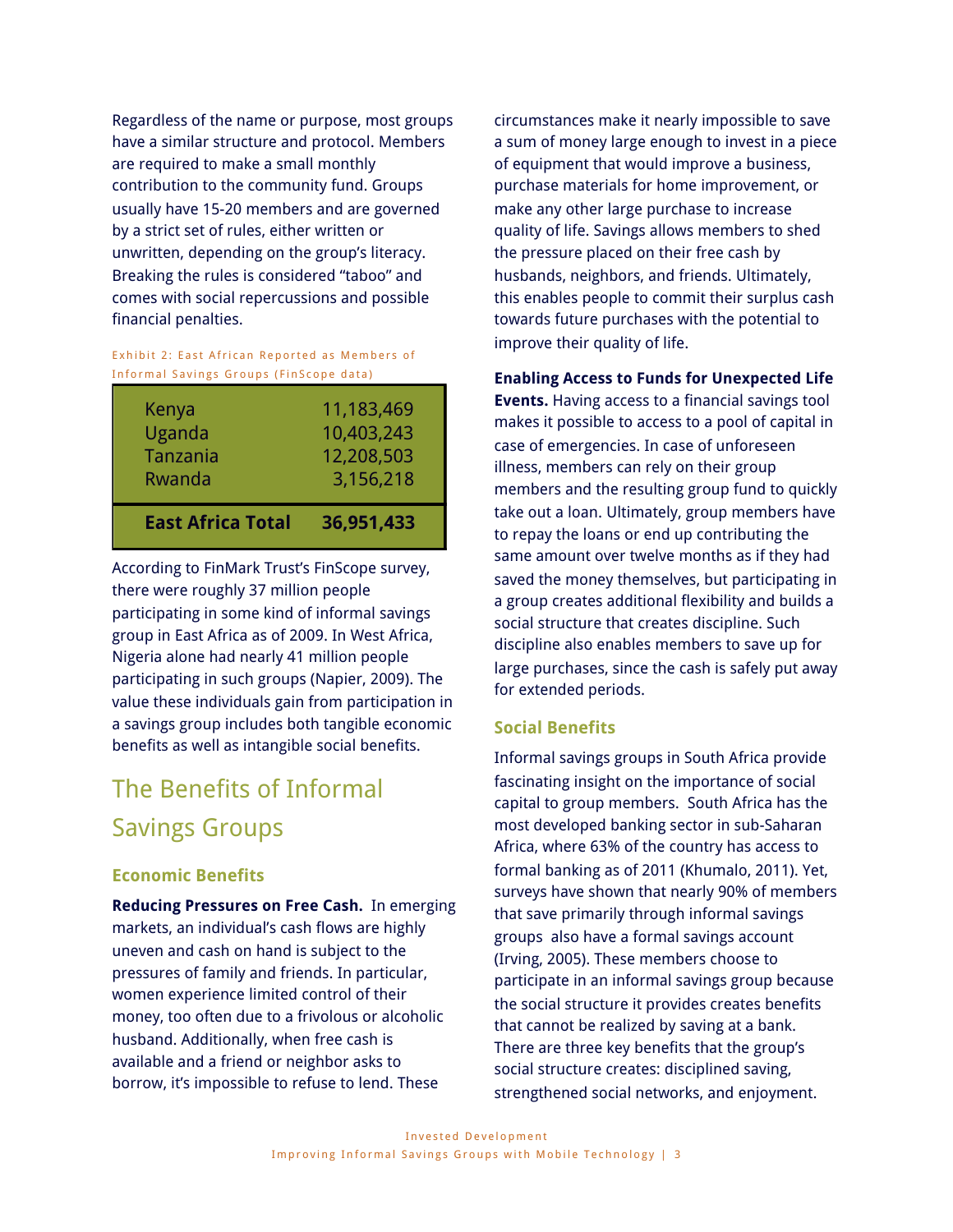**Disciplined Savings.** Involvement in a group forces members to set savings goals and meet them each month. The negative repercussions (both economic and social) associated with failing to meet these goals create significant incentive to meet the monthly commitment. Maintaining this level of discipline is much more difficult as an individual, making group membership more appealing.

**Strengthened Social Networks.** Working together towards the same financial goal as part of a group that meets each month creates strong bonds. It is common knowledge in the Western world that you are more likely to get a job if referenced to a potential employer by someone you both know. This principle works the same way in the developing world. Individuals are able to leverage other members of the group to further create opportunities for themselves.

**Enjoyment.** It is important not to forget the human aspect of informal savings groups. Groups are formed with trusted friends or family and can often be a perfect excuse to get together once a month to socialize. Beyond just the economic opportunities, savings groups also offer a more enjoyable way to save money in comparison to visiting a stuffy bank branch to make a deposit.

### The Inefficiencies of Informal Savings Groups

Despite all of the benefits that an informal savings group presents to its members and the community, there are certain problems that can arise.

Successful financial models, according to Goss, Mas, Radcliffe, and Stark, are convenient, trustworthy, and affordable. Traditional savings groups have been successful for largely the same reasons. They are affordable – there is no transaction cost to participate. They are relatively convenient, as groups tend to be local and meetings are scheduled in advance. In addition, due to their community-style formation, they are founded on trust.

Despite their success and intrinsic benefits, there are a number of problems that are starting to emerge as the nature of communities evolves. In particular, there are three key issues in the areas of trust, inconvenience, and security.

### **The Inefficiencies**

**Trust.** The issue of trust consists of three central risks.

- **1.** People don't join savings groups because they less frequently know or trust their neighbors. As people migrate to cities and across international borders, trusted family members or companions may be geographically inaccessible through the traditional savings groups model.
- **2.** Bonds of trust are fragile. As in any relationship, trust is easily broken. Add the relationship of 15-20 group members, and the risk is greater. if two members get into an argument, the entire group can diminish. There must be a consistent level of trust, and more importantly, communication among all members during and between group meetings.
- 3. There is a lack of independent record keeping. Handwritten record keeping can be sloppy, inaccurate, and the cause of disagreements. The social stipulations associated with tracking each member's deposits are very high; all members must be seen depositing their cash or they risk facing exclusion or reputation damage.

**Inconvenience**. Convenience issues include the need for consistent proximity and regular meetings. Savings groups require physical presence that is not always feasible, convenient,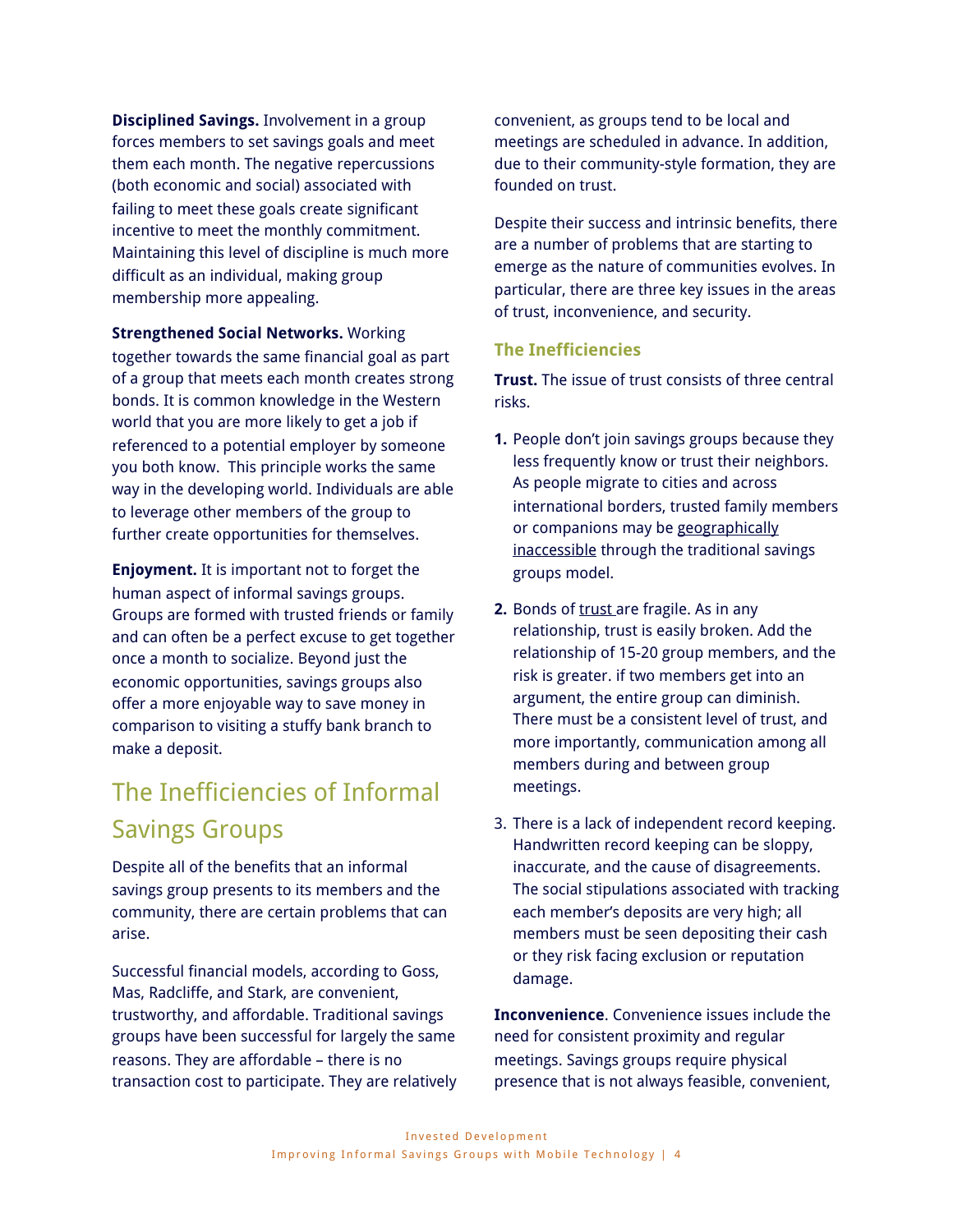or even in the best interest of the group's financial situation. If someone moves away, it's difficult for them to continue participating. In rural areas, it can be difficult to hold regular meetings due to distance. In times of conflict, disaster, or displacement, the savings cycle will stop at the time when they are needed most.

**Security Risk.** The method of saving cash presents a high security risk. One person holds the physical cash in a box while another person holds the key. There is a high risk that the cash could be stolen, misplaced, or lost.

### Using Mobile Technology to Improve Informal Savings Groups

Individually, savings groups, mobile money schemes, and banks, cannot offer consistent levels of convenience, trust, and affordability. Goss, Mas, Radcliffe, and Stark offer valuable advice: "those wishing to serve poor clients must deliver on all these factors," (2009). Above, we have presented the areas where savings groups lack and present inefficiencies. Injecting the benefits of mobile money, increased communication, and innovative apps into the savings group model can displace the inefficiencies that exist in trust, convenience, and security. Importantly, mobile technology does not compromise the intrinsic benefits of the savings groups.

#### **Mobile Technology and Trust**

**Access to Trusted Companions.** A financial inclusion study by FSD Kenya found that 40% of Kenyans surveyed do not join savings groups because they either don't know or don't trust their neighbors. By using mobile money, trusted companions and family members may be included in savings groups, regardless of location. For example, an extended network of friends and family across different villages can start their own savings group, even though they live apart.

**Improved Communication and Trust.** Mobile phones strengthen the connections of trust through increased communication between meetings, whether it's a simple SMS message or a more intimate connection over a social network. Group texting, in particular, can add a level of organization and transparency to the savings group agenda, thereby increasing trust.

**Improved Record Keeping and Consistent Transparency.** Accurate and verified record keeping through a mobile application or log increases transparency for members. Mobile phone-based products have the ability to ensure third party confirmation and receipts providing additional verification and minimizing dependence on handwritten bookkeeping. [Simple MFI,](http://www.simplemfi.org/) [mCollector](http://www.youtube.com/watch?v=YM8ysI_R57c), and [ChamaPro](http://www.chamapro.com/) are examples of technologies that are built for managing MFI groups that would be equally beneficial for informal savings groups.

Mobile phone technology also allows potential group members to reach out to trusted members of their social network from different geographic areas to create a group. One example is [mChanga,](http://changa.co.ke/) which allows members to establish fundraising campaigns for large, one-off purchases. Users can reach out to family members and friends and encourage them to contribute via mobile money.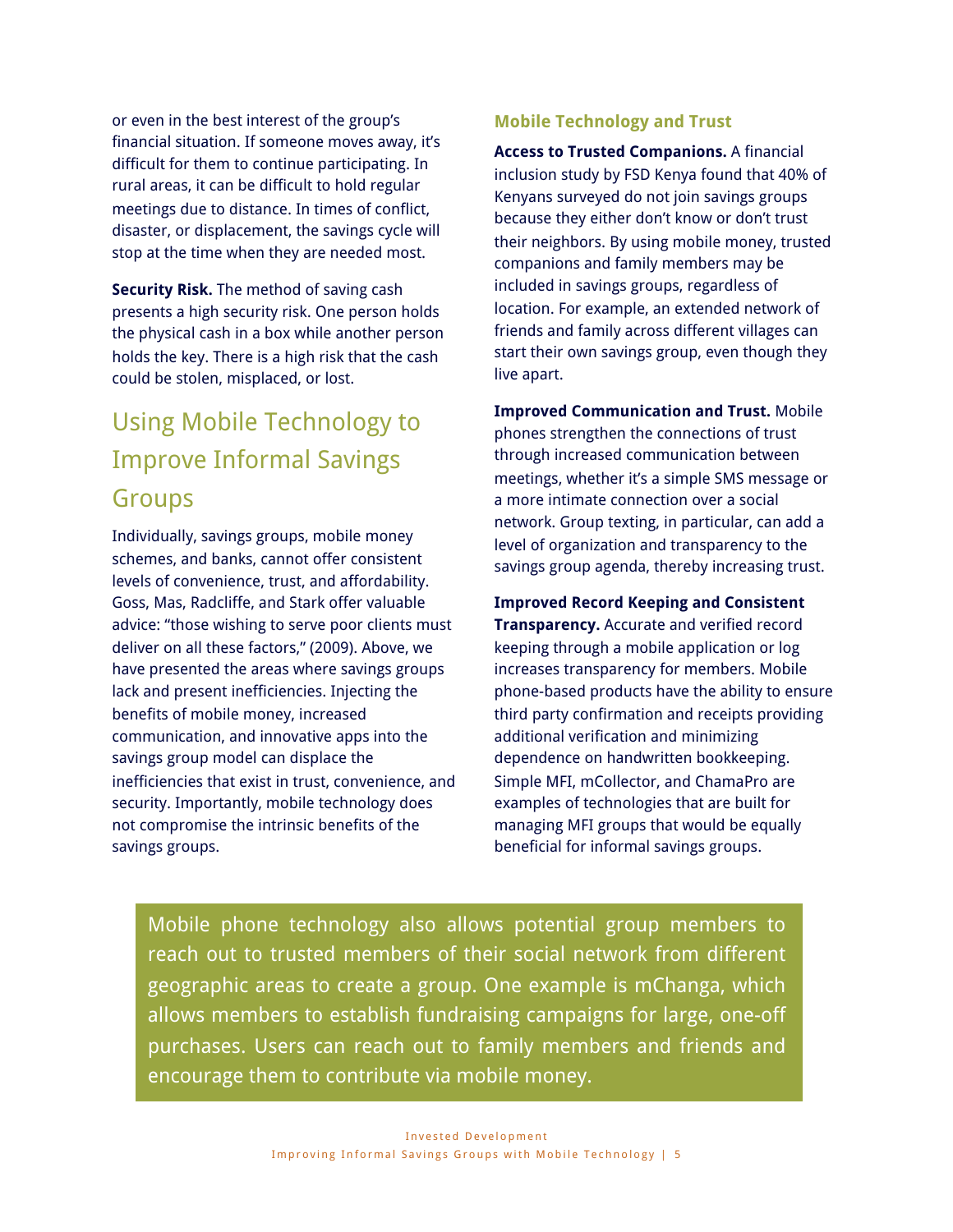#### **Mobile Technology and Convenience**

#### **Mobile technology increases accessibility to savings groups across distances, which is more convenient.**

The traditional informal savings group model requires regular and consistent meetings. The meetings are designed to bring the members together to make their deposits in front of the group, assurance that every member is participating. Mobile money decreases the need for frequent meetings, as there are solutions that allow deposits to be logged without compromising transparency, as discussed above. This means that members don't have to be present to make their deposit. Mobile money allows members in transact outside of "meeting hours" and improves the effectiveness of daily management, regardless of proximity (Goss et al., 2009). This also means that members can go to work in different areas without giving up their position in the group.

The traditional model requires group members to reference the group passbook in order to see their total contribution to date. With a mobile based tracking system they can query their contribution and have a better understanding of what their eventual payout (in the case of rotating savings groups) will be. Referencing the group's data on a phone is much more convenient than having to locate the group passbook.

significantly removes the potential for fraud or theft. "Group funds are commonly considered relatively safer than cash at home… [but] there are reported cases of fraud," (Goss et al., 2009). Saving with a mobile wallet goes much further than cash under the mattress or in the box, whether by a group or individual.

## Optimizing Informal Savings Groups with Mobile **Technology**

With all the successes and benefits of savings groups and mobile phone technology, combining the two creates the potential to improve each, without losing their intrinsic benefits. Using mobile money eliminates exclusion from the group when someone moves away, and in fact can increase savings from that person's continued contribution through remittances. Family members can participate in savings groups, regardless of their location. This is particularly important in areas where families have been displaced. By operating a savings group over mobile money, the group's agenda may continue even during times of conflict or disaster. Most importantly, adding mobile technology to the traditional model doesn't compromise the initial trust foundation, but rather improves it.

#### **Mobile Technology and Security**

#### **Mobile money reduces the need for cash, which is the biggest security risk with traditional savings groups.**

The most obvious benefit of using mobile money-based deposits is the elimination of cash. In the traditional savings group model, one person is entrusted to hold all of the group's cash in a locked box, while another member holds the key. Saving the money in mobile wallets

**The examples of ventures with mobile technologies\$ improving\$ informal\$** savings groups that we mentioned in **this post include:** 

- 1. ChamaPro(
- 2. SimpleMFI
- 3. mCollector(
- 4. mChanga(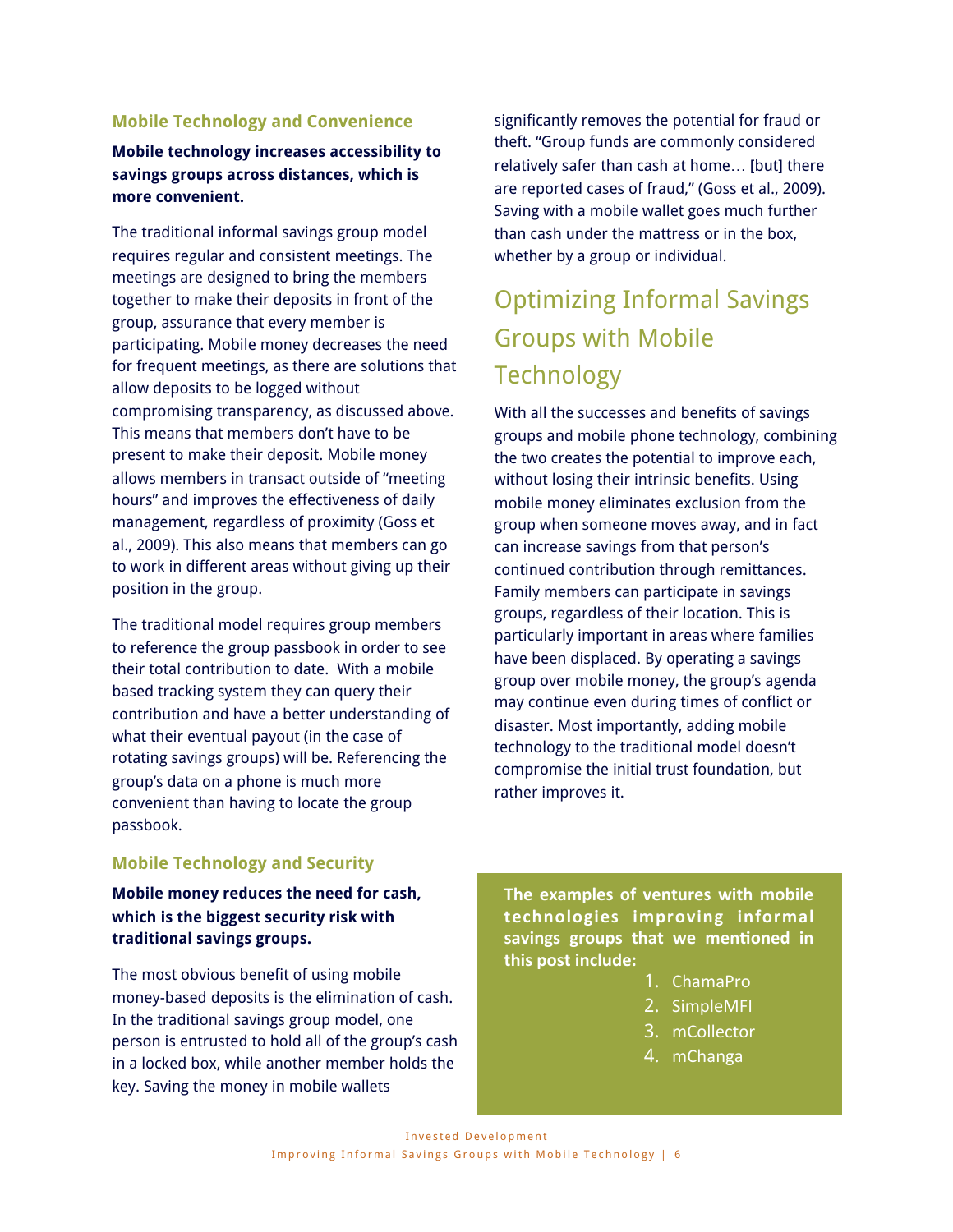### Bibliography

"Dynamics of Kenya's changing financial landscape." (June 2009). FinAccess National Survey 2009. FSD Kenya. Retrieved from [http://www.fsdkenya.org/finaccess/](http://www.fsdkenya.org/finaccess/documents/09-06-10_FinAccess_FA09_Report.pdf) [documents/](http://www.fsdkenya.org/finaccess/documents/09-06-10_FinAccess_FA09_Report.pdf) 09-06-10 FinAccess FA09 Report.pdf.

Goss, Salah, Ignacio Mas, Daniel Radcliffe, and Evelyn Stark. (May 2011). "The Next Challenge: Chanelling Savings Through Mobile Money Schemes." The Mobile Financial Services Development Report. The Bill & Melinda Gates Foundation. Retrieved from [http://papers.ssrn.com/sol3/](http://papers.ssrn.com/sol3/papers.cfm?abstract_id=1801743) [papers.cfm?abstract\\_id=1801743.](http://papers.ssrn.com/sol3/papers.cfm?abstract_id=1801743)

Irving. (2005). "Informal Savings Groups in South Africa: Investing in Social Capital." Centre for Social Science Research. The University of Cape Town. Retrieved from [http://](http://www.cssr.uct.ac.za/index.html) [www.cssr.uct.ac.za/index.html](http://www.cssr.uct.ac.za/index.html).

- Khumalo, Jabulani. (2011). "Making financial markets work for the poor." FinScope South Africa 2011. FinMark Trust. Retrieved from [http://www.finscope.co.za/new/pages/](http://www.finscope.co.za/new/pages/default.aspx) [default.aspx](http://www.finscope.co.za/new/pages/default.aspx).
- Malkamaki, Markku. (2009). "Informality and market development in Kenya's financial sector." (pp. 67-87). Financial Inclusion in Kenya. FSD Kenya. Retrieved 1 April 2012 from [http://fsdkenya.org/publications/](http://fsdkenya.org/publications/finaccess_analysis.php) [finaccess\\_analysis.php.](http://fsdkenya.org/publications/finaccess_analysis.php)

Napier, Mark. (29 January 2009). "FinScope SA: Restraints but no Frontiers." FinMarkTrust. Retrieved from [http://www.finscope.co.za/](http://www.finscope.co.za/new/pages/default.aspx) [new/pages/default.aspx](http://www.finscope.co.za/new/pages/default.aspx).

"Results of FinAccess National Survey." (June 2009). FinAccess National Survey 2009. FSD Kenya. Retrieved from [http://](http://www.fsdkenya.org/finaccess/documents/09-06-10%20FinAccess%20FA09%20Brochure.pdf) [www.fsdkenya.org/finaccess/documents/](http://www.fsdkenya.org/finaccess/documents/09-06-10%20FinAccess%20FA09%20Brochure.pdf) [09-06-10%20FinAccess](http://www.fsdkenya.org/finaccess/documents/09-06-10%20FinAccess%20FA09%20Brochure.pdf) [%20FA09%20Brochure.pdf.](http://www.fsdkenya.org/finaccess/documents/09-06-10%20FinAccess%20FA09%20Brochure.pdf)

"Rwanda: Rural Savings Groups to be Linked to Mobile Banking." (12 August 2011). All Africa. Retrieved from [http://allafrica.com/stories/](http://allafrica.com/stories/201108120952.html) [201108120952.html.](http://allafrica.com/stories/201108120952.html)